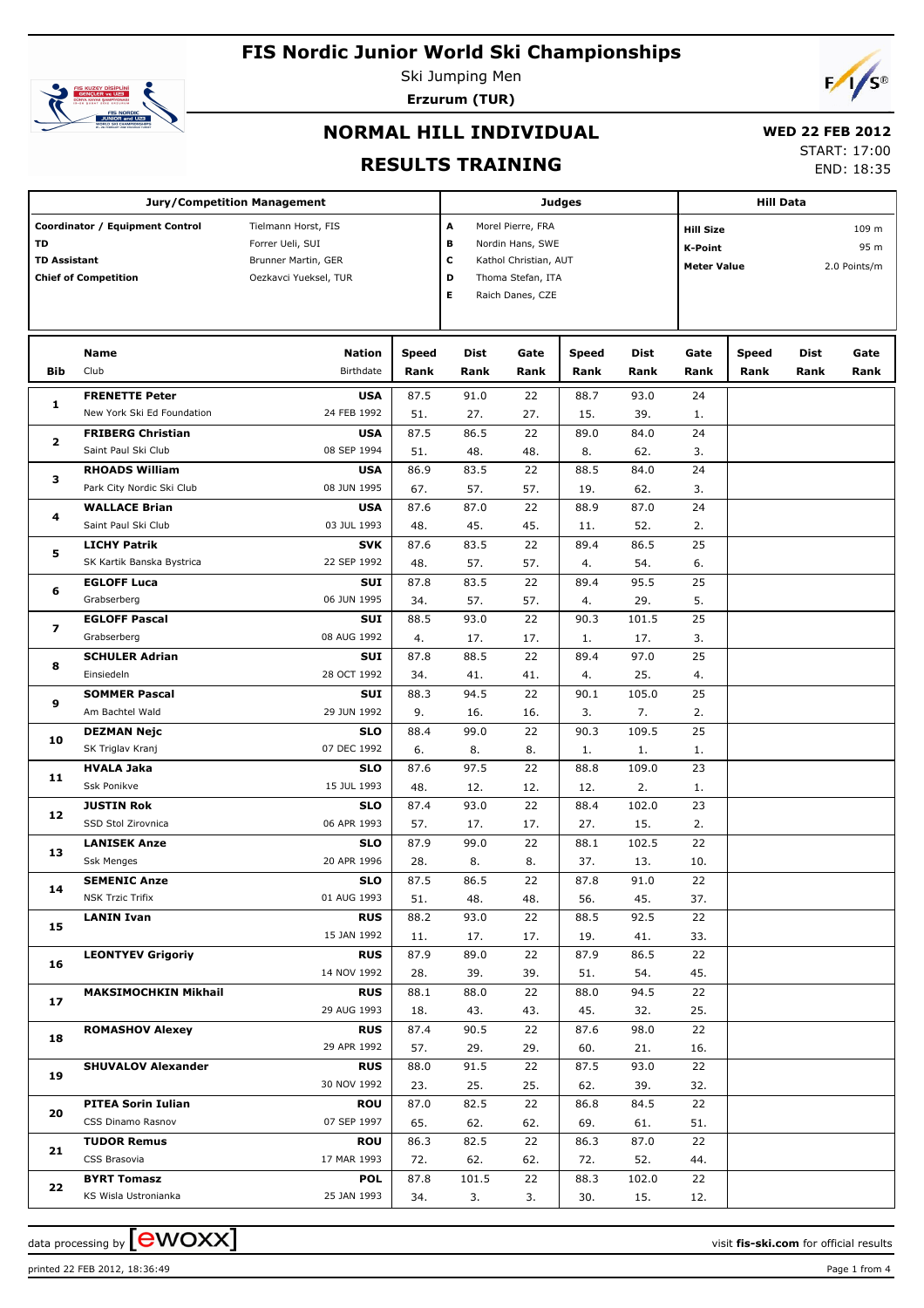

Ski Jumping Men **Erzurum (TUR)**



#### **NORMAL HILL INDIVIDUAL**

#### **WED 22 FEB 2012** START: 17:00

#### **RESULTS TRAINING**

| END: 18:35 |
|------------|

|     | Name                            | Nation      | <b>Speed</b> | Dist  | Gate | <b>Speed</b> | Dist  | Gate | <b>Speed</b> | Dist | Gate |
|-----|---------------------------------|-------------|--------------|-------|------|--------------|-------|------|--------------|------|------|
| Bib | Club                            | Birthdate   | Rank         | Rank  | Rank | Rank         | Rank  | Rank | Rank         | Rank | Rank |
|     | <b>KLUSEK Bartlomiej</b>        | <b>POL</b>  | 88.0         | 99.5  | 22   | 88.1         | 103.5 | 22   |              |      |      |
| 23  | LKS Klmczok Bystra              | 15 JAN 1993 | 23.          | 7.    | 7.   | 37.          | 10.   | 7.   |              |      |      |
|     | <b>MIETUS Grzegorz</b>          | <b>POL</b>  | 87.9         | 92.0  | 22   | 88.4         | 98.0  | 22   |              |      |      |
| 24  | AZS ZAKOPANE                    | 20 FEB 1993 | 28.          | 21.   | 21.  | 27.          | 21.   | 16.  |              |      |      |
|     | <b>MURANKA Klemens</b>          | <b>POL</b>  | 88.5         | 100.5 | 22   | 89.0         | 107.5 | 22   |              |      |      |
| 25  | TS Wisla Zakopane               | 31 AUG 1994 | 4.           | 6.    | 6.   | 8.           | 3.    | 1.   |              |      |      |
|     | <b>ZNISZCZOL Aleksander</b>     | <b>POL</b>  | 88.0         | 102.5 | 22   | 88.5         | 107.0 | 22   |              |      |      |
| 26  | KS Wisla Ustronianka            | 08 MAR 1994 | 23.          | 1.    | 1.   | 19.          | 4.    | 2.   |              |      |      |
|     | <b>BERGGAARD Mats S</b>         | <b>NOR</b>  | 87.8         | 97.5  | 22   | 88.7         | 104.0 | 22   |              |      |      |
| 27  | Stranden IL/FTV                 | 24 AUG 1995 | 34.          | 12.   | 12.  | 15.          | 8.    | 5.   |              |      |      |
|     | <b>FORFANG Johann</b>           | <b>NOR</b>  | 87.2         | 95.5  | 22   | 87.5         | 98.5  | 22   |              |      |      |
| 28  | Tromso Skiklubb                 | 04 JUL 1995 | 62.          | 14.   | 14.  | 62.          | 20.   | 15.  |              |      |      |
|     | <b>GRIMSRUD Simen</b>           | <b>NOR</b>  | 88.4         | 101.5 | 22   | 88.5         | 103.5 | 22   |              |      |      |
| 29  | Asker Skiclubb                  | 22 MAR 1992 | 6.           | 3.    | 3.   | 19.          | 10.   | 7.   |              |      |      |
|     | <b>ROEE Espen</b>               | <b>NOR</b>  | 86.7         | 95.0  | 22   | 86.9         | 103.0 | 22   |              |      |      |
| 30  | Tolga IL                        | 26 JUL 1993 | 70.          | 15.   | 15.  | 68.          | 12.   | 9.   |              |      |      |
|     | <b>SJOEEN Phillip</b>           | <b>NOR</b>  | 88.2         | 102.0 | 22   | 88.2         | 105.5 | 22   |              |      |      |
| 31  | Baekkelaget Sk                  | 24 DEC 1995 | 11.          | 2.    | 2.   | 34.          | 6.    | 4.   |              |      |      |
|     | <b>AALST VAN DER Oldrik</b>     | <b>NED</b>  | 87.7         | 86.5  | 22   |              |       |      |              |      |      |
| 32  | National Team                   | 01 DEC 1995 | 43.          | 48.   | 48.  |              |       |      |              |      |      |
|     | <b>WIT DE Ruben</b>             | <b>NED</b>  | 86.9         | 84.0  | 22   | 87.1         | 83.5  | 22   |              |      |      |
| 33  | Dutch Nordic Ski Team           | 02 FEB 1995 | 67.          | 56.   | 56.  | 67.          | 65.   | 53.  |              |      |      |
|     | <b>LEVKIN Yevgeniy</b>          | <b>KAZ</b>  | 88.3         | 89.5  | 22   | 88.6         | 94.0  | 22   |              |      |      |
| 34  | Almaty Skiclub                  | 14 OCT 1992 | 9.           | 36.   | 36.  | 17.          | 36.   | 29.  |              |      |      |
|     | <b>MUMINOV Sabirzhan</b>        | KAZ         | 87.8         | 87.5  | 22   | 88.0         | 94.5  | 22   |              |      |      |
| 35  |                                 | 16 APR 1994 | 34.          | 44.   | 44.  | 45.          | 32.   | 25.  |              |      |      |
|     | <b>NISHIKATA Shingo</b>         | <b>JPN</b>  | 87.7         | 86.0  | 22   | 87.7         | 88.5  | 22   |              |      |      |
| 36  |                                 | 02 JAN 1995 | 43.          | 51.   | 51.  | 57.          | 47.   | 39.  |              |      |      |
| 37  | <b>SATO Yukiya</b>              | JPN         | 85.4         | 82.5  | 22   | 85.6         | 81.5  | 22   |              |      |      |
|     | Sapporo Nihon Univ. High School | 19 JUN 1995 | 74.          | 62.   | 62.  | 73.          | 68.   | 56.  |              |      |      |
| 38  | <b>SHIMIZU Reruhi</b>           | JPN         | 87.4         | 90.5  | 22   | 87.7         | 99.5  | 22   |              |      |      |
|     | Arai High School                | 04 DEC 1993 | 57.          | 29.   | 29.  | 57.          | 19.   | 14.  |              |      |      |
| 39  | <b>TAKANASHI Kanta</b>          | JPN         | 87.5         | 87.0  | 22   | 87.9         | 94.0  | 22   |              |      |      |
|     | Meiji University                | 27 SEP 1992 | 51.          | 45.   | 45.  | 51.          | 36.   | 29.  |              |      |      |
| 40  | <b>CECON Federico</b>           | <b>ITA</b>  | 87.8         | 90.0  | 22   | 88.5         | 98.0  | 22   |              |      |      |
|     | Cai Monte Iussari               | 11 JUN 1994 | 34.          | 31.   | 31.  | 19.          | 21.   | 16.  |              |      |      |
| 41  | DI LENARDO Zeno                 | ITA         | 86.3         | 72.0  | 22   | 86.8         | 80.5  | 22   |              |      |      |
|     | Sc Monte Iussari                | 19 OCT 1995 | 72.          | 73.   | 73.  | 69.          | 70.   | 58.  |              |      |      |
| 42  | <b>LUNARDI Michael</b>          | ITA         | 88.0         | 85.0  | 22   | 88.0         | 86.0  | 22   |              |      |      |
|     | sc gallio                       | 21 SEP 1992 | 23.          | 53.   | 53.  | 45.          | 57.   | 47.  |              |      |      |
| 43  | <b>SZILAGYI Akos</b>            | <b>HUN</b>  | 87.1         | 70.0  | 22   | 88.0         | 73.5  | 22   |              |      |      |
|     | Koszegi Sportklub               | 12 SEP 1995 | 63.          | 74.   | 74.  | 45.          | 73.   | 61.  |              |      |      |
| 44  | <b>DREHER Michael</b>           | <b>GER</b>  | 87.3         | 92.0  | 22   | 87.7         | 96.5  | 22   |              |      |      |
|     | Sc Oberstdorf                   | 30 JAN 1993 | 61.          | 21.   | 21.  | 57.          | 26.   | 20.  |              |      |      |
| 45  | <b>LEYHE Stephan</b>            | GER         | 88.1         | 91.0  | 22   | 88.2         | 94.5  | 22   |              |      |      |
|     | SC Willingen                    | 05 JAN 1992 | 18.          | 27.   | 27.  | 34.          | 32.   | 25.  |              |      |      |
| 46  | <b>LOEFFLER Tobias</b>          | <b>GER</b>  | 88.1         | 89.0  | 22   | 88.1         | 95.0  | 22   |              |      |      |
|     | ST Schonach-Rohrhardsberg       | 19 JUL 1994 | 18.          | 39.   | 39.  | 37.          | 31.   | 24.  |              |      |      |
| 47  | <b>LUGERT Tobias</b>            | GER         | 88.1         | 91.5  | 22   | 88.1         | 96.0  | 22   |              |      |      |
|     | Sc Ruhpolding                   | 18 JUN 1993 | 18.          | 25.   | 25.  | 37.          | 28.   | 22.  |              |      |      |
| 48  | <b>MAYLAENDER Jan</b>           | GER         | 88.2         | 90.0  | 22   | 88.6         | 94.0  | 22   |              |      |      |
|     | SC Degenfeld                    | 29 MAR 1992 | 11.          | 31.   | 31.  | 17.          | 36.   | 29.  |              |      |      |

data processing by  $\boxed{\text{ewOX}}$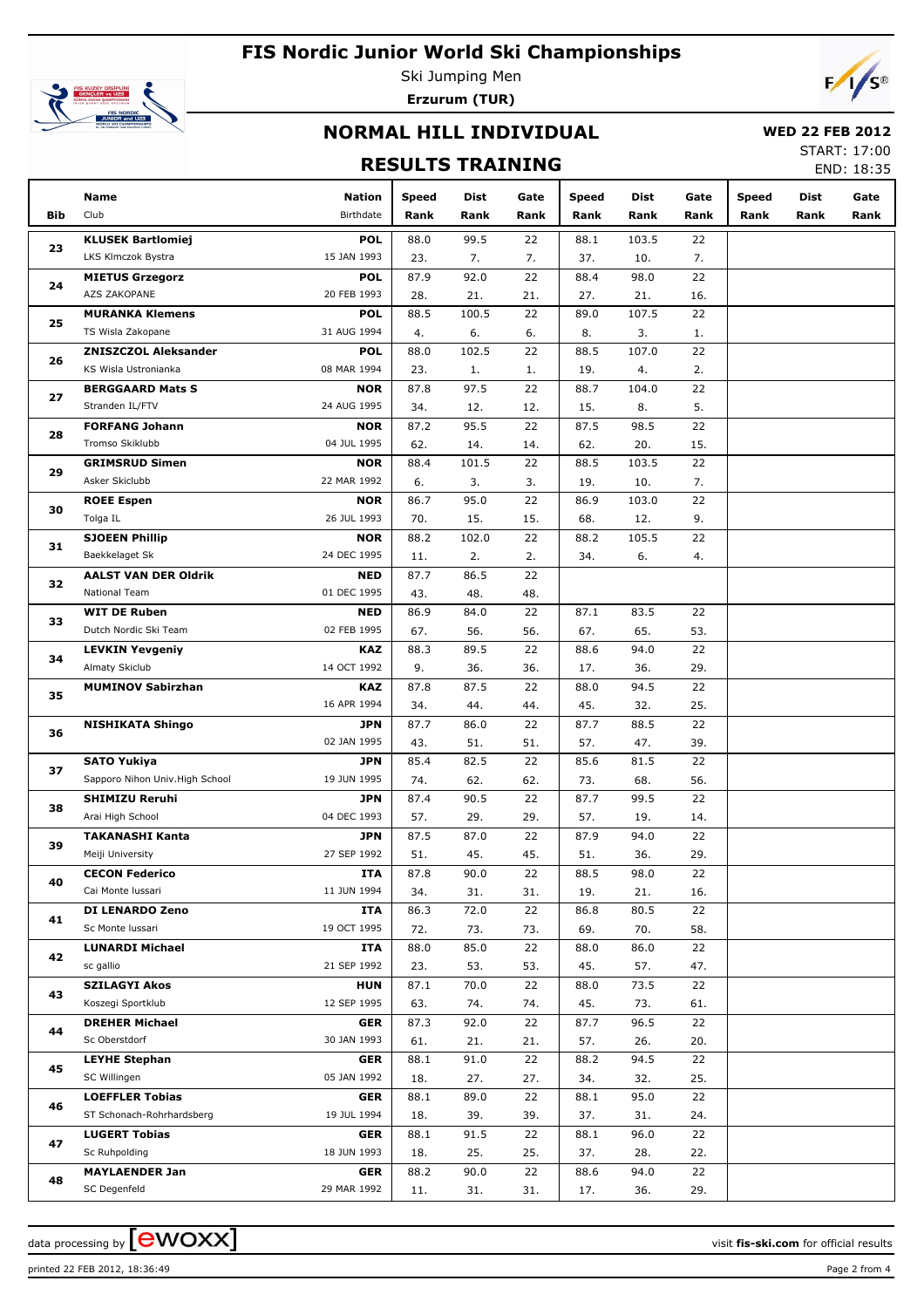

Ski Jumping Men **Erzurum (TUR)**



## **NORMAL HILL INDIVIDUAL**

#### **WED 22 FEB 2012**

## **RESULTS TRAINING**

START: 17:00 END: 18:35

|     | Name                              | <b>Nation</b> | Speed | Dist  | Gate | Speed | Dist  | Gate | Speed | Dist | Gate |
|-----|-----------------------------------|---------------|-------|-------|------|-------|-------|------|-------|------|------|
| Bib | Club                              | Birthdate     | Rank  | Rank  | Rank | Rank  | Rank  | Rank | Rank  | Rank | Rank |
|     | <b>SARKISIANI Artur</b>           | <b>GEO</b>    |       |       |      |       |       |      |       |      |      |
| 49  | Bakuriani                         | 29 AUG 1996   |       |       |      |       |       |      |       |      |      |
|     | <b>SHUBITIDZE George</b>          | <b>GEO</b>    |       |       |      |       |       |      |       |      |      |
| 50  | Bakuriani                         | 17 AUG 1997   |       |       |      |       |       |      |       |      |      |
|     | <b>GARDET Sacha</b>               | <b>FRA</b>    | 87.0  | 77.0  | 22   | 87.4  | 80.0  | 22   |       |      |      |
| 51  | Courchevel                        | 23 JUL 1995   | 65.   | 70.   | 70.  | 66.   | 71.   | 59.  |       |      |      |
|     | <b>GONTHIER Nicolas</b>           | <b>FRA</b>    | 87.4  | 82.0  | 22   | 87.5  | 85.0  | 22   |       |      |      |
| 52  | Courchevel                        | 04 MAR 1993   | 57.   | 66.   | 66.  | 62.   | 59.   | 49.  |       |      |      |
|     | <b>LAMY CHAPPUIS Ronan</b>        | <b>FRA</b>    | 87.9  | 90.0  | 22   | 88.1  | 88.0  | 22   |       |      |      |
| 53  | Bois D'amont                      | 10 SEP 1993   | 28.   | 31.   | 31.  | 37.   | 50.   | 42.  |       |      |      |
|     | <b>RAFFORT Benjamin</b>           | <b>FRA</b>    | 87.7  | 82.5  | 22   | 88.1  | 85.0  | 22   |       |      |      |
| 54  | Les Contamines Montjoie           | 11 JUL 1994   | 43.   | 62.   | 62.  | 37.   | 59.   | 49.  |       |      |      |
|     | <b>KLINGA Sebastian</b>           | <b>FIN</b>    | 88.2  | 92.5  | 22   | 88.4  | 92.5  | 22   |       |      |      |
| 55  | Ounasvaaran Hiihtoseura           | 26 APR 1992   | 11.   | 20.   | 20.  | 27.   | 41.   | 33.  |       |      |      |
|     | <b>MAEAETTAE Antti</b>            | <b>FIN</b>    | 87.9  | 84.5  | 22   | 88.3  | 86.5  | 22   |       |      |      |
| 56  | Kuusamon Erae-veikot              | 14 MAR 1993   | 28.   | 55.   | 55.  | 30.   | 54.   | 45.  |       |      |      |
|     | <b>MAEAETTAE Jarkko</b>           | <b>FIN</b>    | 88.2  | 89.5  | 22   | 88.5  | 97.5  | 22   |       |      |      |
| 57  | Kainuun Hiihtoseura               | 28 DEC 1994   | 11.   | 36.   | 36.  | 19.   | 24.   | 19.  |       |      |      |
|     | <b>OJALA Juho</b>                 | <b>FIN</b>    | 87.5  | 85.0  | 22   | 87.5  | 88.5  | 22   |       |      |      |
| 58  | Kuusamon erae-veikot              | 17 MAR 1995   | 51.   | 53.   | 53.  | 62.   | 47.   | 39.  |       |      |      |
|     | <b>YLIPULLI Miika</b>             | <b>FIN</b>    | 87.8  | 92.0  | 22   | 88.1  | 95.5  | 22   |       |      |      |
| 59  | Kuusamon Era-Veikot               | 01 MAR 1995   | 34.   | 21.   | 21.  | 37.   | 29.   | 23.  |       |      |      |
|     | <b>NOMME Martti</b>               | <b>EST</b>    | 88.4  | 83.5  | 22   | 88.3  | 88.0  | 22   |       |      |      |
| 60  |                                   | 01 JAN 1993   | 6.    | 57.   | 57.  | 30.   | 50.   | 42.  |       |      |      |
|     | <b>SAMMELSELG Siim-Tanel</b>      | <b>EST</b>    | 89.0  | 90.0  | 22   | 88.8  | 92.5  | 22   |       |      |      |
| 61  | Skiclub Nomme, Lahden Hiihtoseura | 18 MAY 1993   | 1.    | 31.   | 31.  | 12.   | 41.   | 33.  |       |      |      |
|     | <b>BLAHA Hubert</b>               | <b>CZE</b>    | 88.2  | 78.0  | 22   | 88.5  | 81.5  | 22   |       |      |      |
| 62  | LSK Lomnice                       | 25 MAR 1992   | 11.   | 69.   | 69.  | 19.   | 68.   | 56.  |       |      |      |
|     | <b>FRIEDRICH Tomas</b>            | <b>CZE</b>    | 87.5  | 80.5  | 22   | 87.6  | 84.0  | 22   |       |      |      |
| 63  | SK Jested Liberec                 | 02 FEB 1995   | 51.   | 67.   | 67.  | 60.   | 62.   | 52.  |       |      |      |
|     | <b>HACEK Vit</b>                  | <b>CZE</b>    | 87.7  | 76.5  | 22   | 87.9  | 82.5  | 22   |       |      |      |
| 64  |                                   | 28 JUN 1994   | 43.   | 71.   | 71.  | 51.   | 66.   | 54.  |       |      |      |
|     | <b>KADLEC Milos</b>               | <b>CZE</b>    | 87.7  | 90.0  | 22   | 88.1  | 96.5  | 22   |       |      |      |
| 65  | Skl Nove mesto na morave          | 26 NOV 1992   | 43.   | 31.   | 31.  | 37.   | 26.   | 20.  |       |      |      |
|     | <b>STURSA Vojtech</b>             | <b>CZE</b>    | 88.0  | 86.0  | 22   | 88.2  | 92.0  | 22   |       |      |      |
| 66  | Sk Nove mesto na morave           | 03 AUG 1995   | 23.   | 51.   | 51.  | 34.   | 44.   | 36.  |       |      |      |
|     | <b>KOREK Dusty</b>                | <b>CAN</b>    | 88.1  | 87.0  | 22   | 88.3  | 90.5  | 22   |       |      |      |
| 67  | Altius Nordic ski club            | 14 APR 1995   | 18.   | 45.   | 45.  | 30.   | 46.   | 38.  |       |      |      |
|     | <b>MITCHELL Eric</b>              | <b>CAN</b>    | 87.9  | 88.5  | 22   | 87.9  | 86.0  | 22   |       |      |      |
| 68  | Altius Nordic ski club            | 10 APR 1992   | 28.   | 41.   | 41.  | 51.   | 57.   | 47.  |       |      |      |
|     | <b>FUNTAROV Deyan</b>             | BUL           | 86.7  | 79.0  | 22   | 86.8  | 82.0  | 22   |       |      |      |
| 69  | Rilski Ski Skachach               | 13 NOV 1995   | 70.   | 68.   | 68.  | 69.   | 67.   | 55.  |       |      |      |
|     | <b>SIMOV Daniel</b>               | BUL           | 87.1  | 74.0  | 22   | 87.9  | 79.5  | 22   |       |      |      |
| 70  | Moten                             | 28 OCT 1996   | 63.   | 72.   | 72.  | 51.   | 72.   | 60.  |       |      |      |
| 71  | <b>AIGNER Clemens</b>             | <b>AUT</b>    | 87.8  | 92.0  | 22   | 88.0  | 94.5  | 22   |       |      |      |
|     | SV Innsbruck-Bergisel             | 02 FEB 1993   | 34.   | 21.   | 21.  | 45.   | 32.   | 25.  |       |      |      |
|     | <b>KRAFT Stefan</b>               | <b>AUT</b>    | 88.2  | 99.0  | 22   | 88.5  | 104.0 | 22   |       |      |      |
| 72  | SV Schwarzach                     | 13 MAY 1993   | 11.   | 8.    | 8.   | 19.   | 8.    | 5.   |       |      |      |
| 73  | <b>MUELLER Lukas</b>              | <b>AUT</b>    | 89.0  | 98.5  | 22   | 89.0  | 101.0 | 22   |       |      |      |
|     | SV Villach                        | 14 MAR 1992   | 1.    | 11.   | 11.  | 8.    | 18.   | 13.  |       |      |      |
| 74  | <b>STAUDER Christoph</b>          | <b>AUT</b>    | 89.0  | 101.0 | 22   | 89.1  | 106.5 | 22   |       |      |      |
|     | SV Innsbruck-Bergisel             | 11 MAY 1992   | 1.    | 5.    | 5.   | 7.    | 5.    | 3.   |       |      |      |

printed 22 FEB 2012, 18:36:49 Page 3 from 4

data processing by **CWOXX** and  $\overline{A}$  wisit **fis-ski.com** for official results